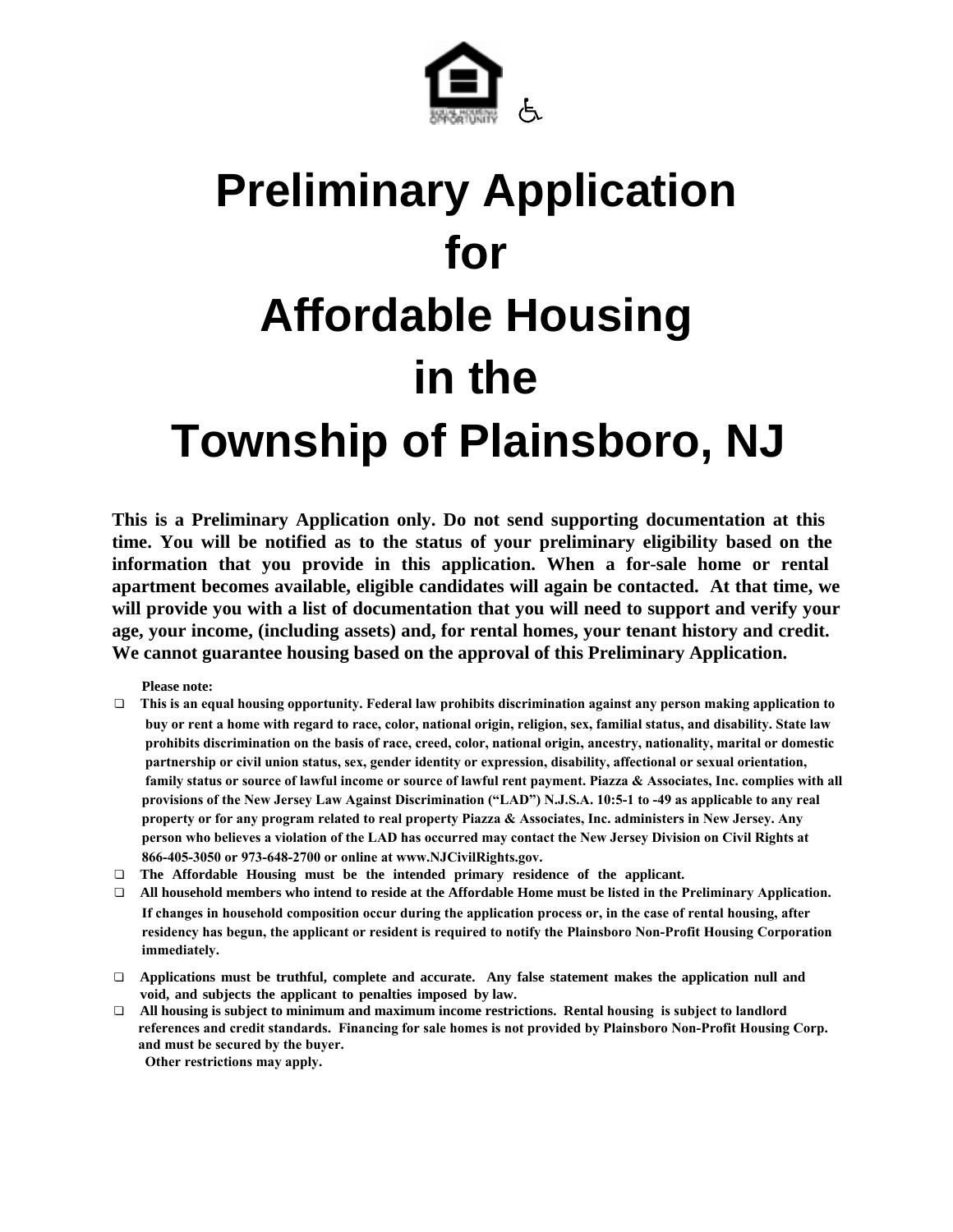

## **INSTRUCTIONS:**

1) This is a Preliminary Application for affordable housing in the Township of Plainsboro. It will be utilized to determine if you are generally eligible to be considered for an affordable home, and what affordable program might best meet your needs. NEITHER THIS APPLICATION NOR ANY NOTICE OF AVAILABILITY IS AN OFFER TO SELL OR LEASE.

2) This Preliminary Application IS NOT THE FINAL APPLICATION AND DOES NOT SATISFY YOUR APPLICATION REQUIREMENTS.

3) Please understand that the pricing and rental rates for this affordable housing are established and governed by Federal, State and / or municipal regulations. Although consideration is made for low- and moderate- categories of household incomes, sales prices and rental rates do not fluctuate on the basis of each individual applicant's income. Therefore, we can not and do not guarantee that any home, for sale or rent, will be affordable to YOU or YOUR household.

3) After you have completed this application, sign it, detach it and mail it directly to:

**Plainsboro Non-Profit Housing Corporation 201 Rockingham Row Princeton Forrestal Village Princeton, NJ 08540.**

4) Once your application has been reviewed, you will be notified in writing regarding your PRELIMINARY eligibility for one of the affordable housing programs offered in Plainsboro.

5) If you wish to purchase an affordable home, and it is determined that you are generally eligible to purchase a "Moderate-Income" affordable one- or two-bedroom condominium at **The Villages at Princeton Crossing**, or a "Low-Income" one- or two-bedroom condominium at **The Tamarron**, you will be mailed a complete application package when a home is available for you. You will then negotiate a contract to purchase the home with the seller or the seller's agent.

6) In addition to "for-sale" affordable homes, **"Princeton Lakeview Apartments" and "Wyndhurst at Plainsboro"** offer low- and moderate- income one-, two- and three-bedroom rental homes. If it is determined that you may be eligible for an apartment at Wyndhurst or Princeton Lakeview, you will be notified as to the status of your application, and notified again when an apartment becomes available.

7) There are no three-bedroom homes for sale or rent *except* those at Wyndhurst at Plainsboro.

8) **Annual Income** includes, but is not limited to, salary or wages, alimony, child support, social security benefits, pensions, business income, and actual or imputed earnings from assets (which include bank accounts, certificates of deposit, stocks, bonds, or other securities), and real estate.

9) If you **own a home** in which you are currently residing and which you intend to sell prior to living in an affordable home, compute your income from this asset by taking the market value of your home, subtracting any applicable broker fees AND the current principal of you mortgage, and multiplying the balance by the current HUD Passbook Rate. Income from **other real estate** holdings is determined by the actual income you receive from the asset (less expenses, but not less your mortgage payment).

10) If you need assistance completing this application, please contact the Plainsboro Non-Profit Housing Corporation at (609) 786-1101.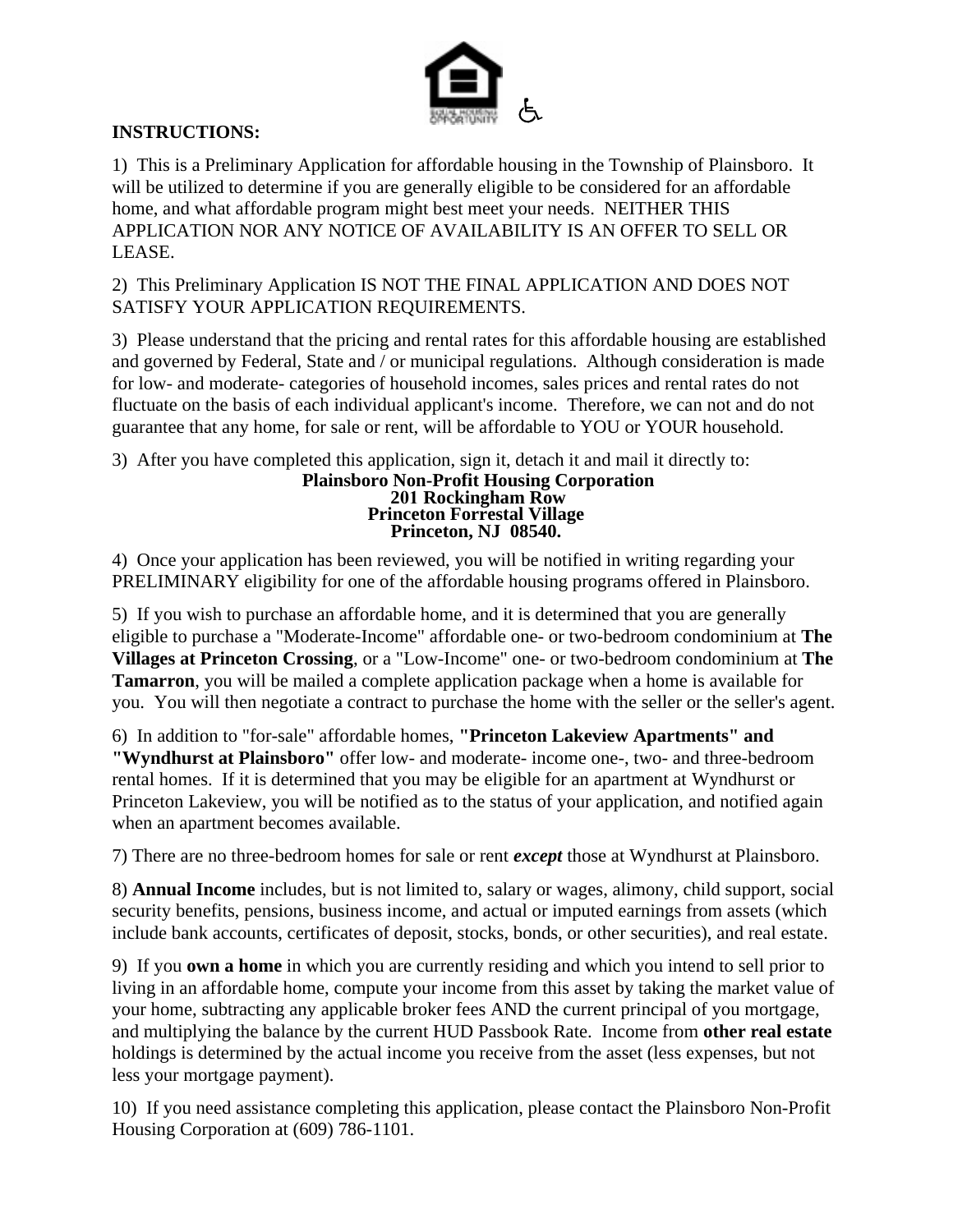

# **Preliminary Application**

# **for Affordable Housing**

Do you wish to:  $\Box$  Rent?  $\Box$  Own?

No. of Bedrooms:  $\Box$  Studio - Rent at

□ 1 Bed Room □ 2 Bed Room  $\Box$  3 BR -Rent at Wyndhurst Only

Are you applying for:  $\Box$  Villages at

 $\square$  Tamarron

 $\Box$  Wyndhurst (Rental Only)  $\Box$  Princ. Lakeview (Rental Only)

Princ.Lakeview Only

Princeton Crossing (Purchase Only)

(Purchase Only)

201 Rockingham Row - Princeton, NJ 08540-5799 - (609) 786-1101 - Fax (609) 786-1105

#### **A. Head of Household Information**

| State: $ZIP:$ |
|---------------|

**B. Household Composition & Income (ALL sources of income, including, but not limited to Salary, Dividends, Social Security, Pensions, Alimony, Business, Fellowships and support. DO NOT include income from Assets listed in Section C, or tuition awards.) The total number of persons in the Household is: \_\_\_\_\_.**

| First Name, Middles Initial & Last Name<br>of <i>everyone</i> to occupy housing.<br>(Please Print) | <b>Relation To</b> | <b>Full-time</b><br>Student?<br>(Yes/No) | Date of<br><b>Birth</b> | <b>Sex</b> | <b>Gross Annual</b><br><b>Income</b> |
|----------------------------------------------------------------------------------------------------|--------------------|------------------------------------------|-------------------------|------------|--------------------------------------|
| #1                                                                                                 | Head of Household  |                                          |                         |            |                                      |
| #2                                                                                                 |                    |                                          |                         |            |                                      |
| #3                                                                                                 |                    |                                          |                         |            |                                      |
| #4                                                                                                 |                    |                                          |                         |            |                                      |
| #5                                                                                                 |                    |                                          |                         |            |                                      |
| #6                                                                                                 |                    |                                          |                         |            |                                      |

#### **C. Assets (Checking & Savings Accounts, CD's, Money Market, Real Estate, Etc.)**

| <b>Type of Asset</b> | <b>Current Market</b><br><b>Value of Asset</b> | <b>Estimated Annual</b><br><b>Income</b> | <b>Annual</b><br><b>Interest</b> |      |
|----------------------|------------------------------------------------|------------------------------------------|----------------------------------|------|
|                      |                                                |                                          |                                  | $\%$ |
|                      |                                                |                                          |                                  | $\%$ |
|                      |                                                |                                          |                                  | $\%$ |
|                      |                                                |                                          |                                  | $\%$ |

#### **D. Certification and Permission to Review Credit**

 I /We certify that all information in this Preliminary Application is accurate, complete and true. I/We am/are aware that if any information or if any statements made by me are willingly false, I /we will have violated the Plainsboro Township Affordable Housing Ordinance, and will be subject to punishment. I/We hereby authorize the Plainsboro Non-Profit Housing Corporation, the Township of Plainsboro and their agents to check for accuracy of any and all statements and representations made in this Preliminary Application, including permission to obtain a my credit report from a third party provider of such services. **(Void if not signed)**

Signed: \_\_\_\_\_\_\_\_\_\_\_\_\_\_\_\_\_\_\_\_\_\_\_\_\_\_ Signed: \_\_\_\_\_\_\_\_\_\_\_\_\_\_\_\_\_\_\_\_\_\_\_\_\_\_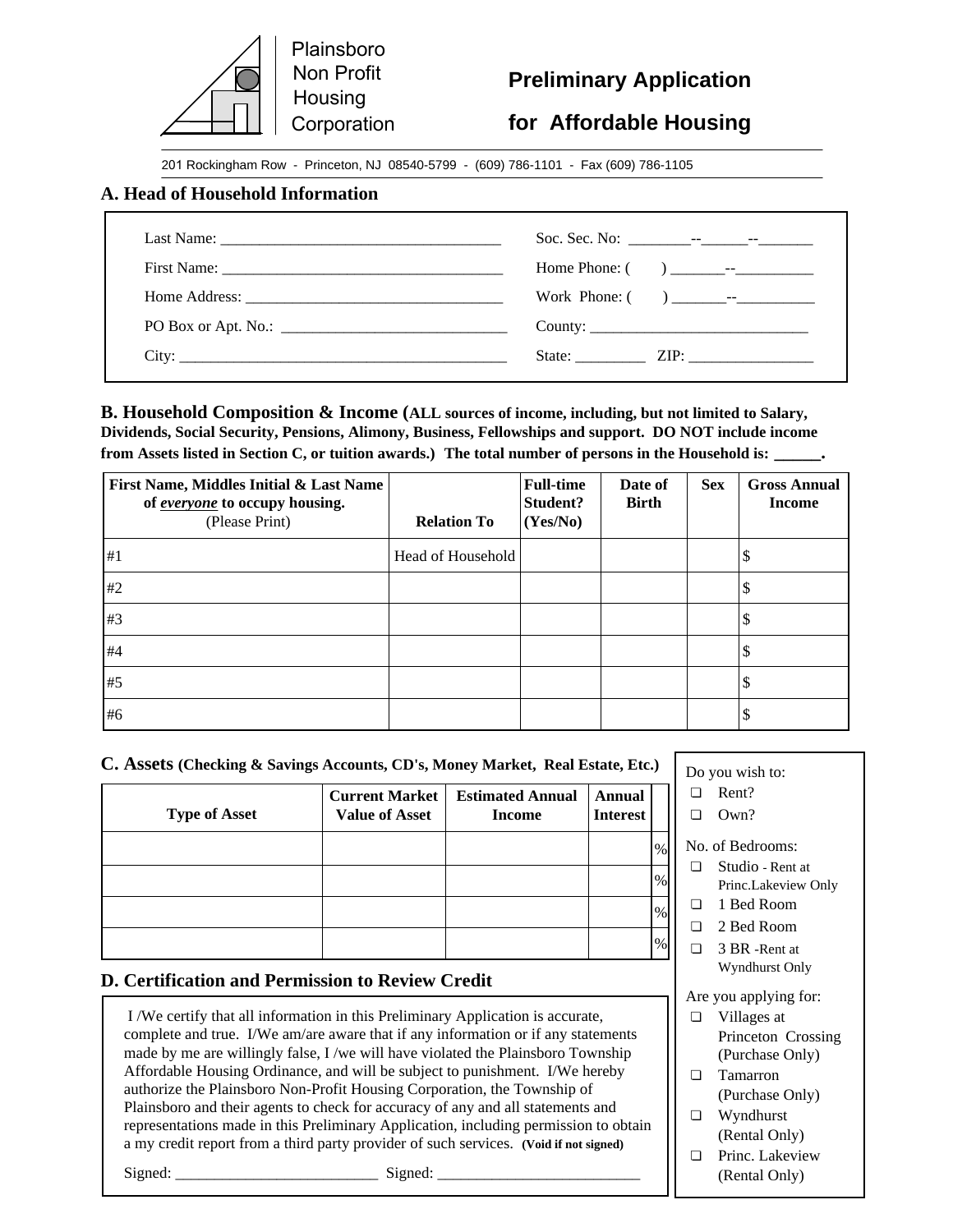

## **E. Additional Information**

- 1. Do you receive Section 8 Rental Assistance? \_\_\_\_\_\_
- 2. Do you PAY child support and/or alimony to anyone outside of the applicant household? \_\_\_\_
- 3. If you pay child support or alimony, how much do you pay in total per year? \$\_\_\_\_\_\_\_\_\_\_\_\_\_\_\_\_\_\_\_\_\_\_\_\_\_\_\_\_\_\_
- 4. Do you own your own home? \_\_\_\_\_\_\_ What is the market value? \$\_\_\_\_\_\_\_\_\_\_\_\_\_\_\_\_
- 5. Do you have a mortgage? What is the current Principal Balance? \$

6. Please use this space to provide any information that will help us determine your eligibility for affordable housing. Special needs that you may have can also be explained here.